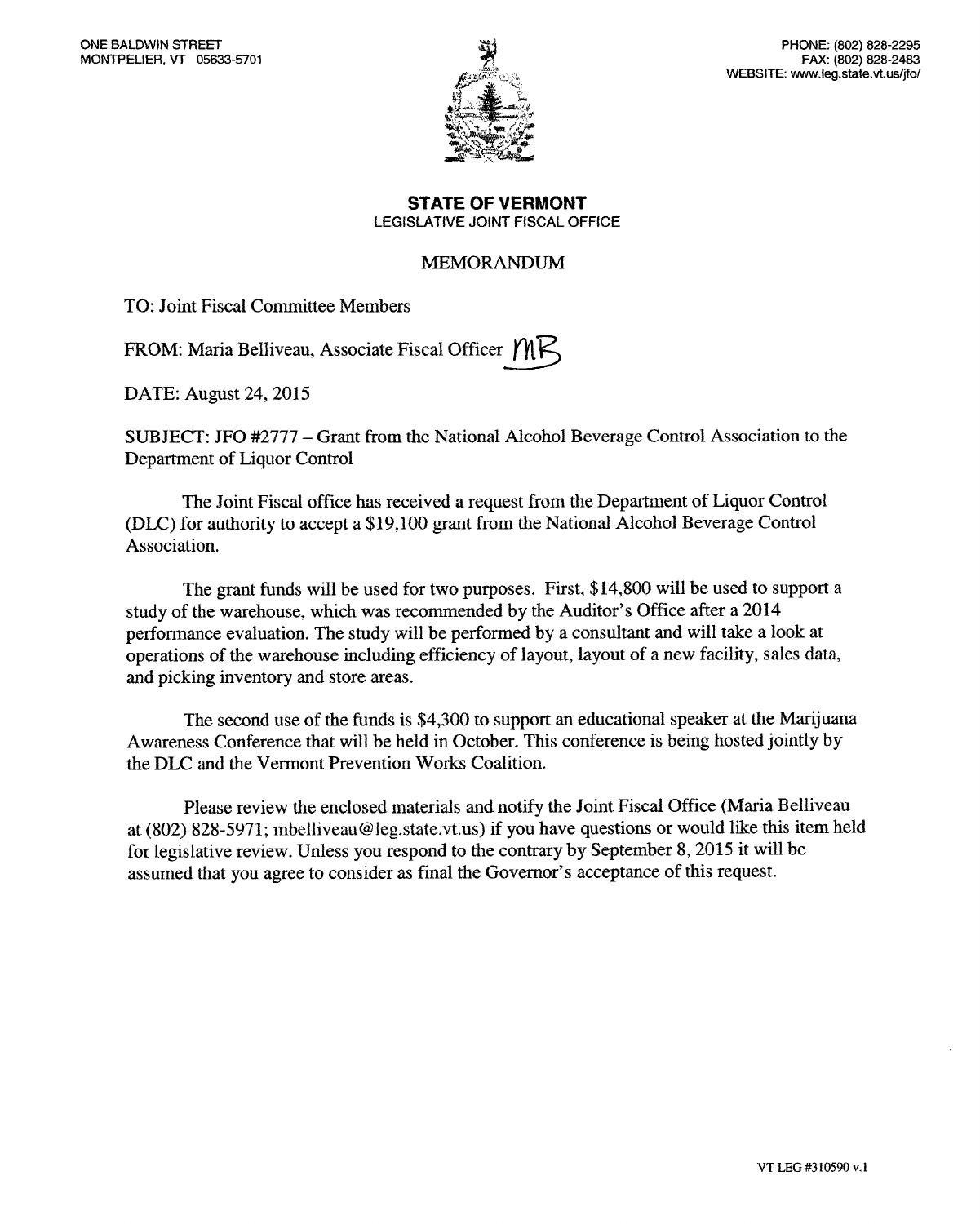WERMONT JF0#2777 RECEIVED

# **State of Vermont**

Department of Finance & Management 109 State Street, Pavilion Building Montpelier, VT 05620-0401

[phone] 802-828-2376<br>[fax] 802-828-2428  $802 - 828 - 2428$  *Agency of Administration* 

# **JOINT FISCAL OFFICE**

# **STATE OF VERMONT FINANCE & MANAGEMENT GRANT REVIEW FORM**

| <b>Sent To Joint Fiscal Office</b>   |                  |                                 |     |                  |                                        | <b>Date</b>                                                                                                                                                                                                                                                                                                                                                                                                   |
|--------------------------------------|------------------|---------------------------------|-----|------------------|----------------------------------------|---------------------------------------------------------------------------------------------------------------------------------------------------------------------------------------------------------------------------------------------------------------------------------------------------------------------------------------------------------------------------------------------------------------|
| <b>Secretary of Administration</b>   |                  |                                 |     |                  |                                        | (Initial)                                                                                                                                                                                                                                                                                                                                                                                                     |
| Department of Finance & Management   |                  |                                 |     |                  | TY 5                                   | (Initial)                                                                                                                                                                                                                                                                                                                                                                                                     |
|                                      |                  |                                 |     |                  |                                        |                                                                                                                                                                                                                                                                                                                                                                                                               |
| <b>Additional Comments:</b>          |                  |                                 |     |                  | earlier than the application suggests. | Funds have been provided to DLC therefore the project may begin                                                                                                                                                                                                                                                                                                                                               |
| <b>Position Information:</b>         |                  |                                 |     |                  |                                        |                                                                                                                                                                                                                                                                                                                                                                                                               |
|                                      | # Positions      | <b>Explanation/Comments</b>     |     |                  |                                        |                                                                                                                                                                                                                                                                                                                                                                                                               |
| <b>Grant Amount:</b>                 | \$19,100         | \$0                             |     | \$0              | \$19,100                               | Includes two projects.                                                                                                                                                                                                                                                                                                                                                                                        |
| <b>Grant/Donation</b>                | SFY <sub>1</sub> | SFY <sub>2</sub>                |     | SFY <sub>3</sub> | <b>Total</b>                           | <b>Comments</b>                                                                                                                                                                                                                                                                                                                                                                                               |
|                                      |                  |                                 |     |                  |                                        |                                                                                                                                                                                                                                                                                                                                                                                                               |
| <b>Grant Period:</b>                 | From:            | 08/01/2015                      | To: | 6/30/2016        |                                        |                                                                                                                                                                                                                                                                                                                                                                                                               |
|                                      |                  | Alexandria, Virginia 23202-1473 |     |                  |                                        |                                                                                                                                                                                                                                                                                                                                                                                                               |
| <b>Grant/Donor Name and Address:</b> |                  |                                 |     |                  |                                        | National Alcohol Beverage Control Association, 4401 Ford Avenue Suite 700,                                                                                                                                                                                                                                                                                                                                    |
| <b>Federal Catalog #:</b>            |                  | N/A                             |     |                  |                                        |                                                                                                                                                                                                                                                                                                                                                                                                               |
|                                      |                  |                                 |     |                  |                                        |                                                                                                                                                                                                                                                                                                                                                                                                               |
| <b>Legal Title of Grant:</b>         |                  | Supplemental Education Award    |     |                  |                                        |                                                                                                                                                                                                                                                                                                                                                                                                               |
| Department:                          |                  | Department of Liquor Control    |     |                  |                                        |                                                                                                                                                                                                                                                                                                                                                                                                               |
| Date:                                |                  | July 22, 2015                   |     |                  |                                        |                                                                                                                                                                                                                                                                                                                                                                                                               |
|                                      |                  |                                 |     |                  |                                        |                                                                                                                                                                                                                                                                                                                                                                                                               |
|                                      |                  |                                 |     |                  |                                        | inventory and store areas, review and prepare layouts of efficient warehouse<br>that includes the growth of DLC's inventory, and layout of a new facility. The<br>grant also includes funds to support a speaker at the Marijuana Awareness<br>Conference that will provide education on the "new marijuana in all forms, its<br>strengths and particular issues and problems as it relates to public safety. |
| <b>Grant Summary:</b>                |                  |                                 |     |                  |                                        | DLC will study the operations of the warehouse including sales data, picking                                                                                                                                                                                                                                                                                                                                  |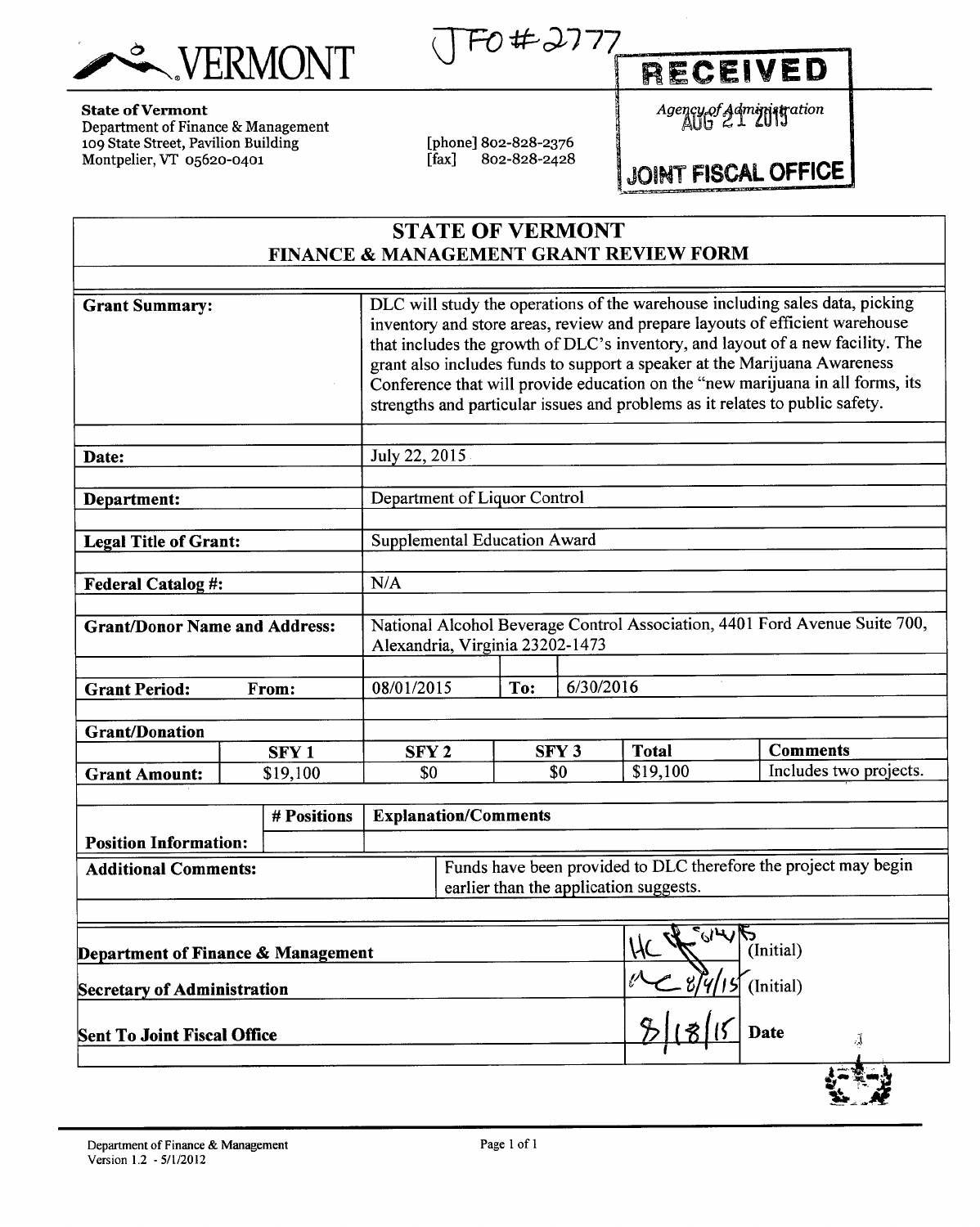

**State of Vermont Department of Liquor Control**  13 Green Mountain Drive Montpelier, VT 05620-4501 **liquorcontrol.vermont.gov** 

[phone] 802-828-2339 [fax] 802-828-1031

*James Giffin, Interim Commissioner* 

July 17, 2015

Emily Byrne Budget & Management 109 State Street Montpelier, VT 05609

Dear Emily

Liquor control has been awarded a Supplemental Educational Award from the National Alcohol Beverage Control Association (NABCA) and we are submitting an AA-1 to be reviewed and sent on to Joint Fiscal for approval.

I am including with the grant proposal a copy of the email from NABCA letting us know it has been approved as there is some urgency to the approval from JFO. Part of the funds are dedicated for a warehouse study that is to begin next month, and the balance is for our part in a Marijuana Awareness Conference that is to be held in October. We expect the check and the award letter to arrive next week, and we will forward on to you, but we were hoping to get the ball rolling with these materials.

Please let me know if you require anything else in support of this request.

Heather Duke Financial Administrator II Vermont Liquor Control Montpelier, VT 05602



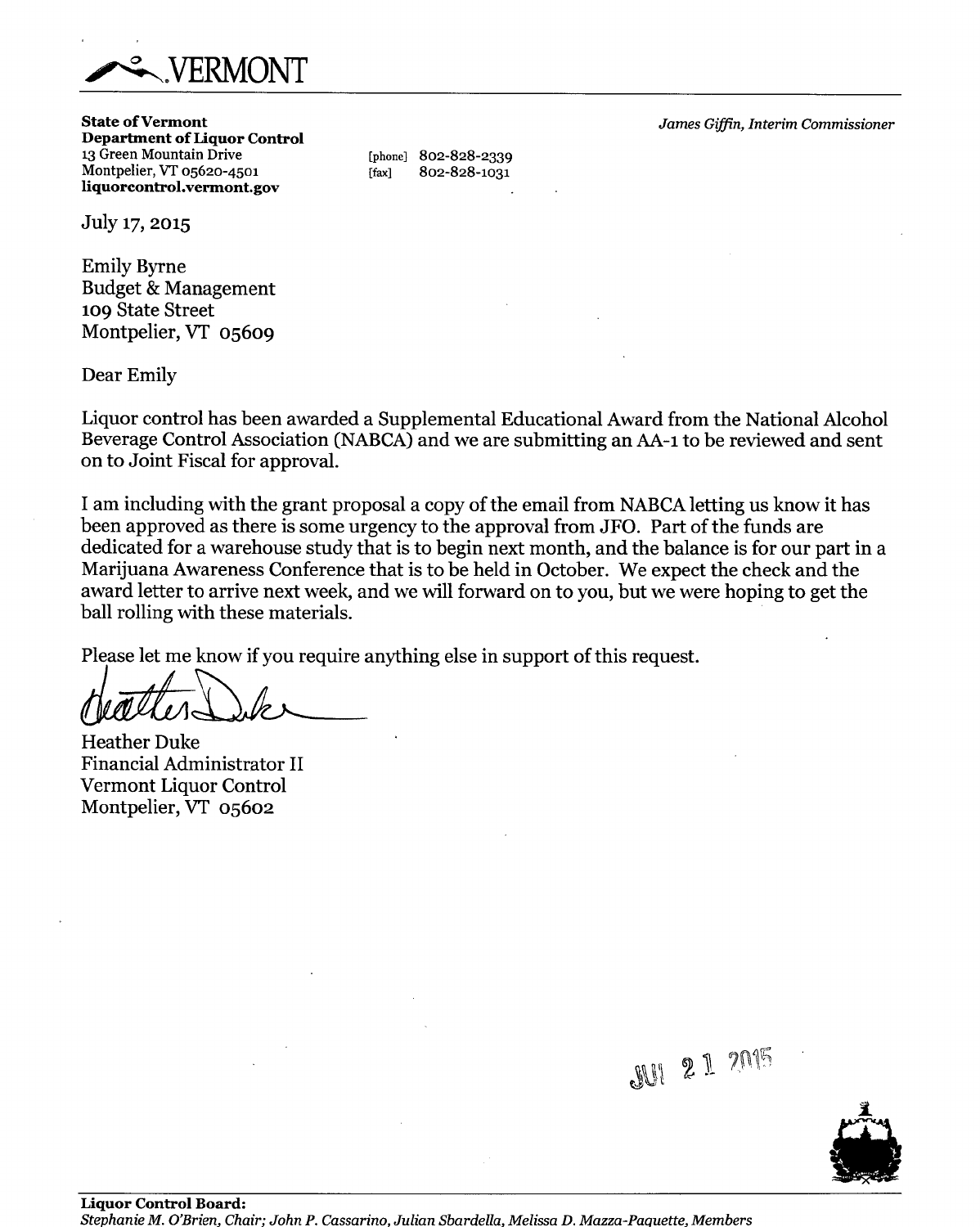

**State of Vermont Department of Liquor Control**  13 Green Mountain Drive Montpelier, VT 05620-4501 **liquorcontroLvermont.gov** 

[phone] 802-828-2339 [fax] 802-828-1031

*James Giffin, Interim Commissioner* 

July 17, 2015

Justin Johnson Secretary of Administration **109** State Street Montpelier, VT **05609-0201** 

Dear Justin,

Please find enclosed with letter a request by the Department of Liquor Control (DLC) for approval of a one-time grant for a Supplemental Educational Award for the period **2015-2016.**  This award is in support of two projects which Liquor Control plans to begin shortly.

The \$19,100 grant is being offered by the National Alcohol Beverage Control Association (NABCA). There are no new positions associated with it, nor does it add to the base budget of the department.

The first part of the award is in support of a Warehouse Study project which was recommended by the Auditor's Office after our **2014** performance evaluation. The cost is 14,800 for the services of a consultant who will continue with the evaluative work currently under way. He will analyze sales data for all products, calculate pick and store areas, review and prepare layouts encompassing one years' growth, and project when a new facility will be needed, among other things. His work is expected to begin in early to mid-August, so there is some urgency to this request.

The second part of the award is for expenses in support of a Marijuana Awareness Conference that DLC is hosting jointly with the Vermont Prevention Works Coalition in October. As marijuana debate grows within the state, DLC would like to make sure those involved make a reasonable, informed decision. This funding will help to make this happen. A more complete explanation is in the grant application which is also included with this letter.

Thank you, in advance, for your approval, Respectfully,

James Giffin IntØrim Commissioner Vermont Liquor Control

Enclosures JG/hd

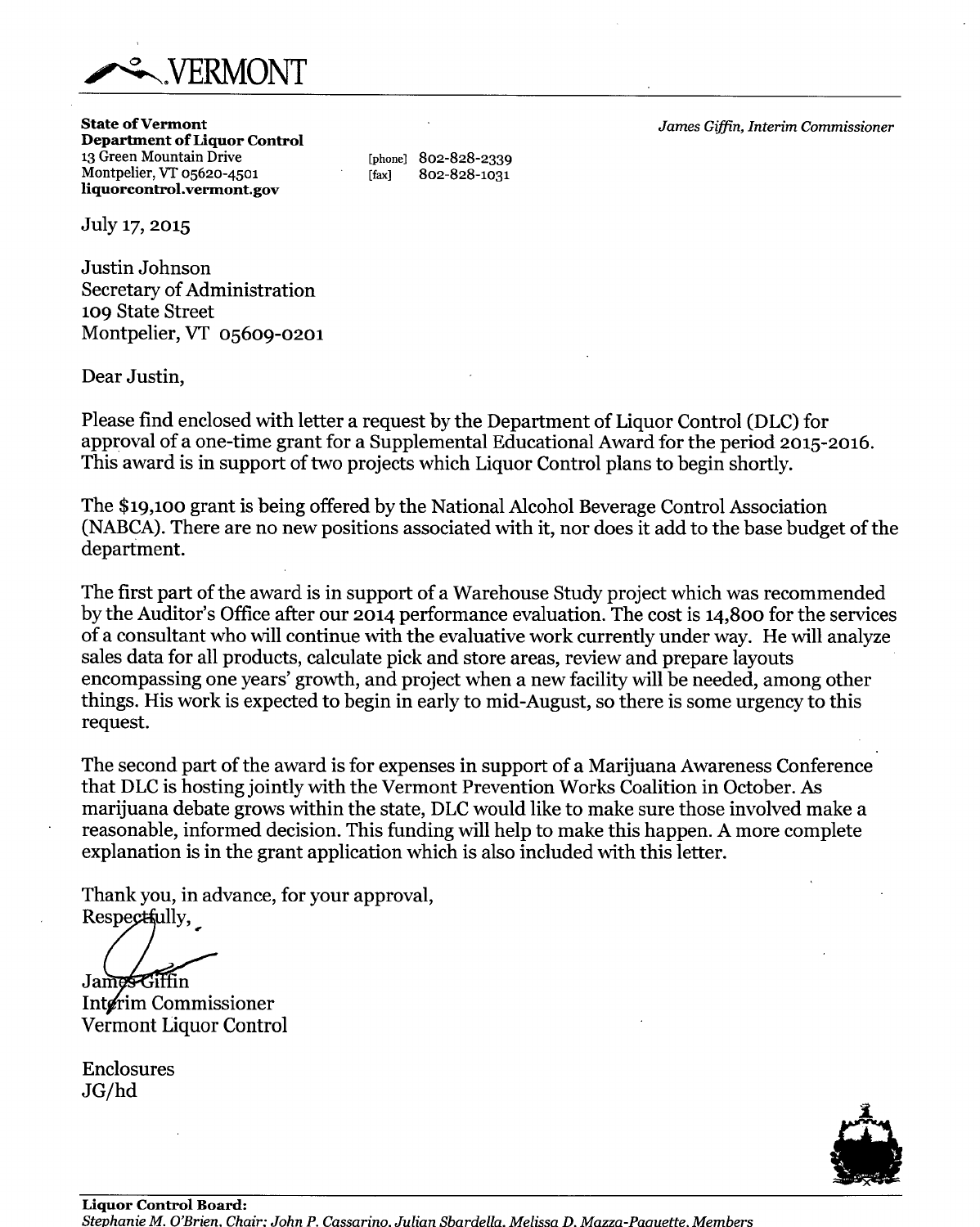# **STATE OF VERMONT REQUEST FOR GRANT (\*) ACCEPTANCE** (Form AA-1)

| <b>BASIC GRANT INFORMATION</b>                          |              |                                      |                                                                                                       |                          |                                                                                                                 |
|---------------------------------------------------------|--------------|--------------------------------------|-------------------------------------------------------------------------------------------------------|--------------------------|-----------------------------------------------------------------------------------------------------------------|
| 1. Agency:                                              |              |                                      |                                                                                                       |                          |                                                                                                                 |
| 2. Department:                                          |              | Liquor Control                       |                                                                                                       |                          |                                                                                                                 |
|                                                         |              |                                      |                                                                                                       |                          |                                                                                                                 |
| 3. Program:                                             |              | Alcohol Education                    |                                                                                                       |                          |                                                                                                                 |
|                                                         |              |                                      |                                                                                                       |                          |                                                                                                                 |
| 4. Legal Title of Grant:                                |              | 2015/16 Supplemental Education Award |                                                                                                       |                          |                                                                                                                 |
| 5. Federal Catalog #:                                   | N/A          |                                      |                                                                                                       |                          |                                                                                                                 |
|                                                         |              |                                      |                                                                                                       |                          |                                                                                                                 |
| 6. Grant/Donor Name and Address:                        |              |                                      |                                                                                                       |                          |                                                                                                                 |
| National Alcohol Beverage Association                   |              |                                      |                                                                                                       |                          |                                                                                                                 |
| 4401 Ford Avenue Suite 700                              |              |                                      |                                                                                                       |                          |                                                                                                                 |
| Alexandria, Virginia 23202-1473                         |              |                                      |                                                                                                       |                          |                                                                                                                 |
| 7. Grant Period:                                        | From:        | 10/1/2015                            | To:                                                                                                   | 6/30/2016                |                                                                                                                 |
|                                                         |              |                                      |                                                                                                       |                          |                                                                                                                 |
| 8. Purpose of Grant:                                    |              |                                      |                                                                                                       |                          |                                                                                                                 |
|                                                         |              |                                      | 1. Expenses related to Marijuana Awareness Conference to be held in October                           |                          |                                                                                                                 |
|                                                         |              |                                      | 2. Expenses related to Liquor Control Warehouse Study which will begin in early to mid August.        |                          |                                                                                                                 |
| 9. Impact on existing program if grant is not Accepted: |              |                                      |                                                                                                       |                          |                                                                                                                 |
|                                                         |              |                                      | The warehouse study is necessary to DLC continued operations, so funding will be made from Enterprise |                          |                                                                                                                 |
|                                                         |              |                                      |                                                                                                       |                          | Fund. The Conference is a joint effort with another department; if not approved, DLC will not be able to secure |
| the keynote speaker.                                    |              |                                      |                                                                                                       |                          |                                                                                                                 |
| <b>10. BUDGET INFORMATION</b>                           |              |                                      |                                                                                                       |                          |                                                                                                                 |
|                                                         |              | SFY <sub>1</sub>                     | SFY <sub>2</sub>                                                                                      | SFY <sub>3</sub>         | <b>Comments</b>                                                                                                 |
| <b>Expenditures:</b>                                    |              | FY 16                                | <b>FY</b>                                                                                             | <b>FY</b>                |                                                                                                                 |
|                                                         |              |                                      |                                                                                                       |                          |                                                                                                                 |
| Personal Services                                       |              | \$12,400                             | \$                                                                                                    | $\mathbb{S}$             |                                                                                                                 |
| <b>Operating Expenses</b>                               |              | \$6,700                              | \$                                                                                                    | $\mathbf{\hat{z}}$       |                                                                                                                 |
| Grants                                                  |              | \$                                   | $\overline{\$}$                                                                                       | \$                       |                                                                                                                 |
|                                                         | Total        | \$19,100                             | \$                                                                                                    | \$                       |                                                                                                                 |
| <b>Revenues:</b>                                        |              |                                      |                                                                                                       |                          |                                                                                                                 |
| <b>State Funds:</b>                                     |              | \$                                   | \$                                                                                                    | $\mathbb{S}$             |                                                                                                                 |
| Cash                                                    |              | \$                                   | \$                                                                                                    | \$                       |                                                                                                                 |
| In-Kind                                                 |              | \$                                   | \$                                                                                                    | \$                       |                                                                                                                 |
|                                                         |              |                                      |                                                                                                       |                          |                                                                                                                 |
| Federal Funds:                                          |              | \$                                   | \$                                                                                                    | \$                       |                                                                                                                 |
| (Direct Costs)                                          |              | \$                                   | \$                                                                                                    | \$                       |                                                                                                                 |
| (Statewide Indirect)                                    |              | \$                                   | \$                                                                                                    | $\overline{\mathcal{S}}$ |                                                                                                                 |
| (Departmental Indirect)                                 |              | \$                                   | \$                                                                                                    | $\overline{\$}$          |                                                                                                                 |
|                                                         |              |                                      |                                                                                                       |                          |                                                                                                                 |
| Other Funds:                                            |              | \$                                   | \$                                                                                                    | \$                       |                                                                                                                 |
| Grant (source NABCA)                                    |              | \$19,100                             | \$                                                                                                    | $\overline{\$}$          |                                                                                                                 |
|                                                         | <b>Total</b> | \$19,100                             | $\overline{\$}$                                                                                       | $\overline{\mathcal{S}}$ |                                                                                                                 |
|                                                         |              |                                      |                                                                                                       |                          |                                                                                                                 |
|                                                         | 2300002000   |                                      | Amount:                                                                                               | \$4,300                  |                                                                                                                 |
| <b>Appropriation No:</b>                                |              |                                      |                                                                                                       | \$14,800                 |                                                                                                                 |
|                                                         | 2300003000   |                                      |                                                                                                       | \$                       |                                                                                                                 |
|                                                         |              |                                      |                                                                                                       | \$                       |                                                                                                                 |
|                                                         |              |                                      |                                                                                                       | \$                       |                                                                                                                 |

 $\overline{\phantom{a}}$ 

 $\mathbb{R}^2$ 

 $\ddot{\phantom{1}}$ 

 $\sim$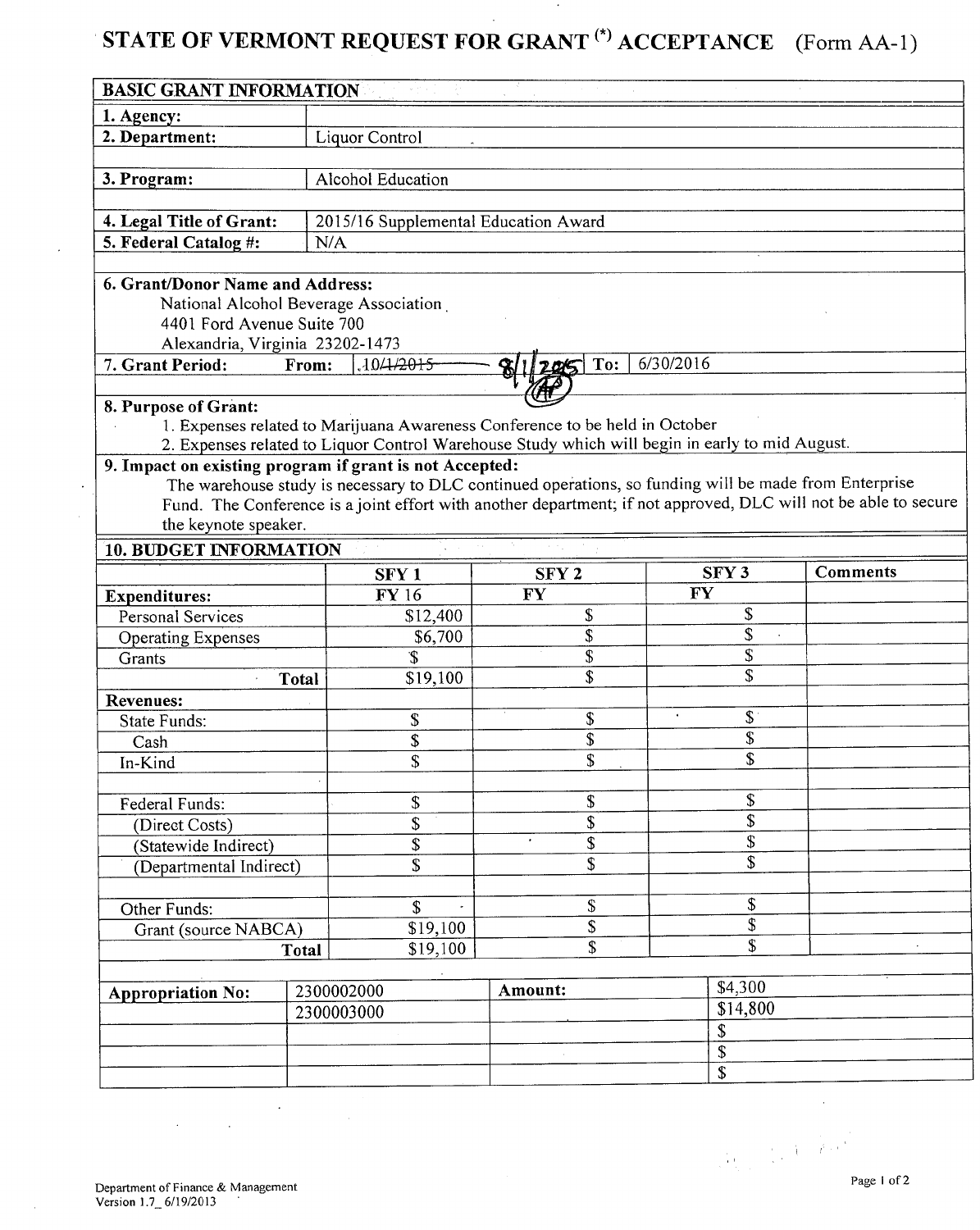|                                                                  |                                   | STATE OF VERMONT REQUEST FOR GRANT <sup>(*)</sup> ACCEPTANCE                                                                                                                                                                                        | $(Form AA-1)$     |
|------------------------------------------------------------------|-----------------------------------|-----------------------------------------------------------------------------------------------------------------------------------------------------------------------------------------------------------------------------------------------------|-------------------|
|                                                                  |                                   | \$                                                                                                                                                                                                                                                  |                   |
|                                                                  |                                   | \$                                                                                                                                                                                                                                                  |                   |
|                                                                  |                                   | \$19,100<br>Total                                                                                                                                                                                                                                   |                   |
| Has current fiscal year budget detail been entered into Vantage? |                                   | $\boxtimes$ Yes<br><b>No</b>                                                                                                                                                                                                                        |                   |
| PERSONAL SERVICE INFORMATION                                     |                                   |                                                                                                                                                                                                                                                     |                   |
| Appointing Authority Name:                                       | Agreed by:                        | 11. Will monies from this grant be used to fund one or more Personal Service Contracts? $\boxtimes$ Yes [<br>If "Yes", appointing authority must initial here to indicate intent to follow current competitive bidding process/policy.<br>(initial) | $\blacksquare$ No |
| 12. Limited Service<br><b>Position Information:</b>              | # Positions                       | <b>Title</b>                                                                                                                                                                                                                                        |                   |
|                                                                  |                                   |                                                                                                                                                                                                                                                     |                   |
|                                                                  |                                   |                                                                                                                                                                                                                                                     |                   |
|                                                                  |                                   |                                                                                                                                                                                                                                                     |                   |
| <b>Total Positions</b>                                           |                                   |                                                                                                                                                                                                                                                     |                   |
| 12a. Equipment and space for these<br>positions:                 |                                   | Can be obtained with available funds.<br>Is presently available.                                                                                                                                                                                    |                   |
| 13. AUTHORIZATION AGENCY/DEPARTMENT                              |                                   |                                                                                                                                                                                                                                                     |                   |
| I/we certify that no funds                                       | Signature:                        |                                                                                                                                                                                                                                                     | Date:             |
| beyond basic application                                         |                                   |                                                                                                                                                                                                                                                     |                   |
| preparation and filing costs<br>have been expended or            | Title:                            |                                                                                                                                                                                                                                                     |                   |
| committed in anticipation of                                     | Signature:                        |                                                                                                                                                                                                                                                     | Date:             |
| Joint Fiscal Committee<br>approval of this grant, unless         |                                   |                                                                                                                                                                                                                                                     |                   |
| previous notification was                                        | Title:                            |                                                                                                                                                                                                                                                     |                   |
| made on Form AA-1PN (if<br>applicable):                          |                                   |                                                                                                                                                                                                                                                     |                   |
| 14. SECRETARY OF ADMINISTRATION                                  |                                   |                                                                                                                                                                                                                                                     |                   |
|                                                                  | (Secretary or designee signature) |                                                                                                                                                                                                                                                     | Date:             |
| Approved:                                                        |                                   | Dep.                                                                                                                                                                                                                                                | $\sigma v/vq'$    |
| <b>15. ACTION BY GOVERNOR</b>                                    |                                   |                                                                                                                                                                                                                                                     |                   |
| Check One Box:                                                   |                                   |                                                                                                                                                                                                                                                     |                   |
| Ą<br>Accepted                                                    |                                   |                                                                                                                                                                                                                                                     |                   |
|                                                                  | (Governor's signature)            |                                                                                                                                                                                                                                                     | Date:             |
| Rejected                                                         | င                                 |                                                                                                                                                                                                                                                     |                   |
| <b>16. DOCUMENTATION REQUIRED</b>                                |                                   |                                                                                                                                                                                                                                                     |                   |
|                                                                  |                                   | <b>Required GRANT Documentation</b>                                                                                                                                                                                                                 |                   |
| Request Memo                                                     |                                   | Notice of Donation (if any)                                                                                                                                                                                                                         |                   |
| Dept. project approval (if applicable)                           |                                   | Grant (Project) Timeline (if applicable)                                                                                                                                                                                                            |                   |
| Notice of Award<br><b>Grant Agreement</b>                        |                                   | Request for Extension (if applicable)<br>Form AA-1PN attached (if applicable)                                                                                                                                                                       |                   |
|                                                                  |                                   |                                                                                                                                                                                                                                                     |                   |

# End Form AA-1

(\*) The term "grant" refers to any grant, gift, loan, or any sum of money or thing of value to be accepted by any agency, department, commission, board, or other part of state government (see 32 V.S.A. §5).

Grant Budget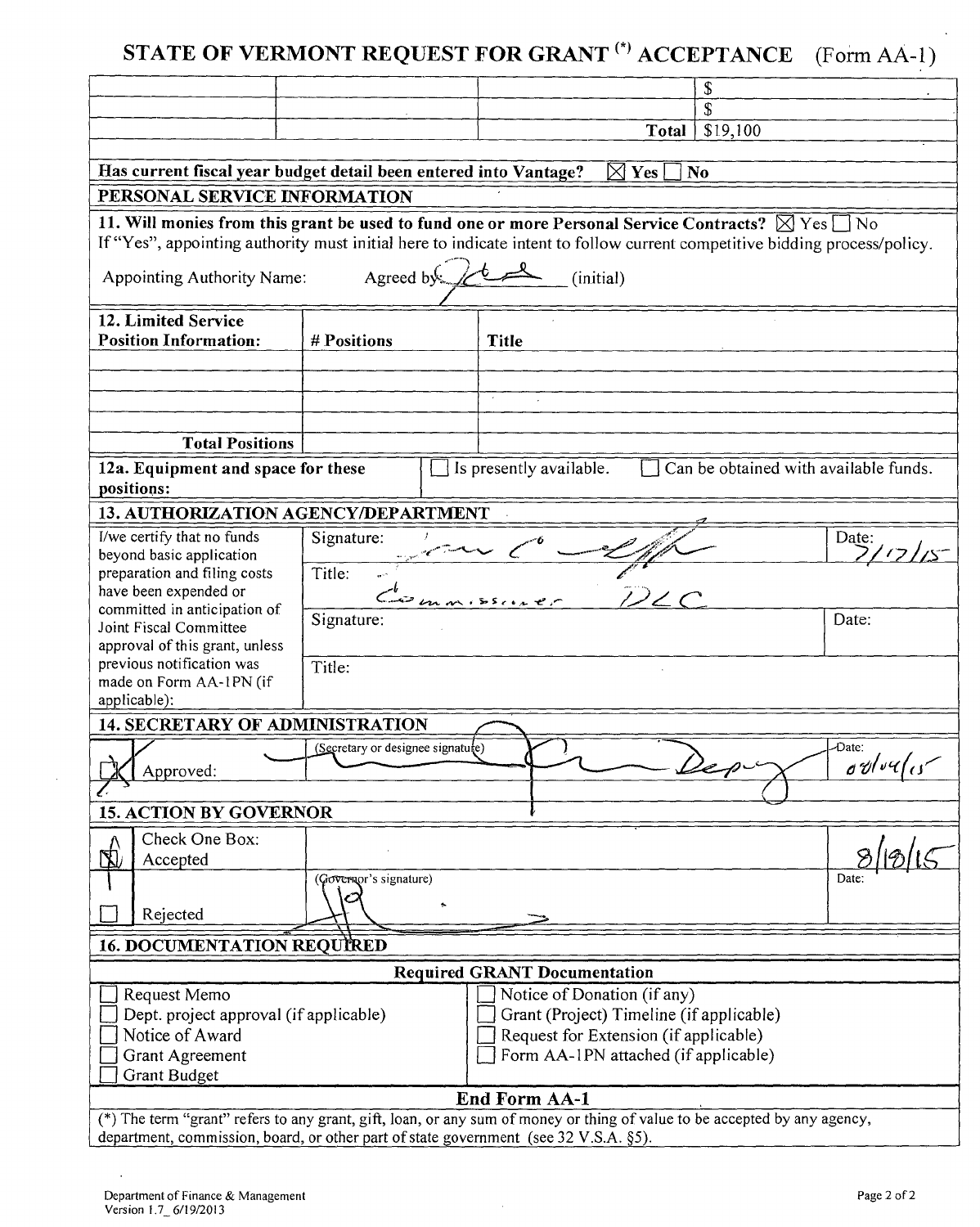*Vermont Department of Liquor Control /3 Green Mountain Drive Montpelier, Vermont 05620-4501* 

*[ cannot thank you enough for all of this.* 

*Steve* 

offmtv *91(6)/cahk,* 

*Education Investigator Vermont Department of Liquor Control*  6 *Baltimore Road Baltimore, Vermont 05143-9541 (802) 263-5355 steve.ivaldo(a)state.vt.us liquorcontrol.vermoni.gov* 

**From:** Steve Schmidt [mailto:Steve.Schmidt@nabca.org] **Sent:** Thursday, July 16, 2015 9:25 AM **To:** Waldo, Steve **Cc:** 'Stephanie O'Brien'; Lisa Dixon **Subject:** Supplemental grant

Steve:

The Board of Directors has officially approved the Supplemental Award for the total amount submitted...\$19,100. Please let me know to who we should forward the check. Thanks. Steve

<image001,jpg> STEVEN L. SCHMIDT Sr. Vice President Public Policy and Communications

4401 Ford Avenue, Suite 700 Alexandria, VA 22302

Tete: 703.578-4200 Cell: 703-965-6941 Fax: 703-820-3551

Email: steve.schmidt@nabca.org

**El**<image003.jpg> <irr6ge004.jpg><image005.png>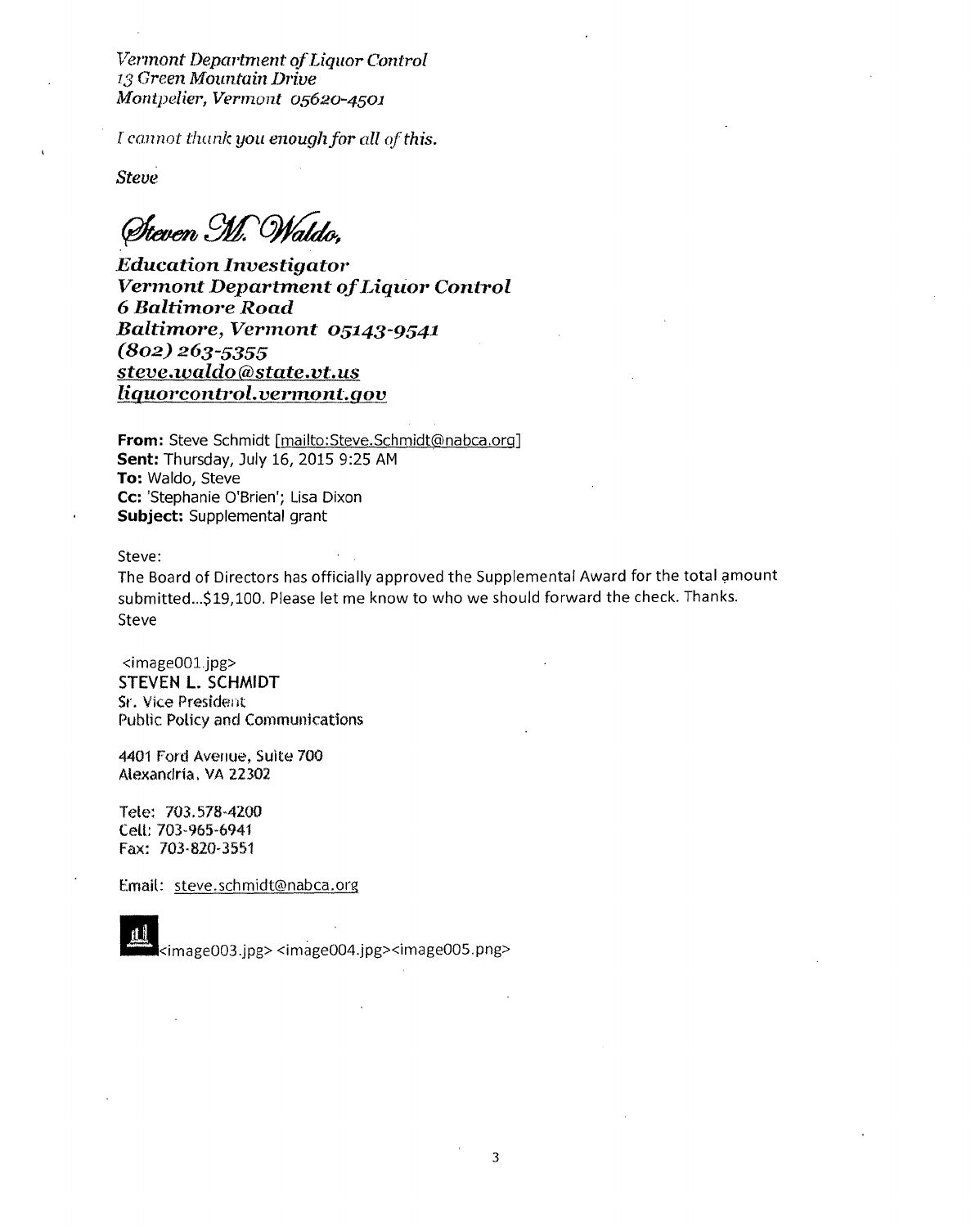| ABCA                                                                                                                                                                                                                                                                                                                                                       | <b>Program Application</b>                                                 | NATIONAL ALCOHOL BEVERAGE CONTROL ASSOCIATION<br>2015/16 Supplemental Education Award |              |                  |
|------------------------------------------------------------------------------------------------------------------------------------------------------------------------------------------------------------------------------------------------------------------------------------------------------------------------------------------------------------|----------------------------------------------------------------------------|---------------------------------------------------------------------------------------|--------------|------------------|
| <b>PROJECT ADMINISTRATION</b><br>1.                                                                                                                                                                                                                                                                                                                        |                                                                            |                                                                                       |              |                  |
| ABC Agency Vermont Department of Liquor Control                                                                                                                                                                                                                                                                                                            |                                                                            |                                                                                       |              |                  |
| Project Coordinator Steven M. Waldo (alternate: Melanie Gaiotti)                                                                                                                                                                                                                                                                                           |                                                                            |                                                                                       |              |                  |
| Education Investigator (Melanie: Sergeant, Education Division)<br>Title                                                                                                                                                                                                                                                                                    |                                                                            |                                                                                       |              |                  |
| Address 13 Green Mountain Drive                                                                                                                                                                                                                                                                                                                            | Montpelier                                                                 |                                                                                       | Vt           | 05620-4501       |
| Street or P.O. Box                                                                                                                                                                                                                                                                                                                                         | City                                                                       |                                                                                       | <b>State</b> | Zip Code         |
| Daytime Telephone<br>(802) 828-2339                                                                                                                                                                                                                                                                                                                        |                                                                            | Fax Number (802) 828-2803                                                             |              |                  |
| Email Address                                                                                                                                                                                                                                                                                                                                              | Steve.waldo@state.vt.us (Melanie: Melanie.gaiotti@state.vt.us              |                                                                                       |              |                  |
| <b>PROJECT DESCRIPTION</b><br>2.                                                                                                                                                                                                                                                                                                                           |                                                                            |                                                                                       |              |                  |
|                                                                                                                                                                                                                                                                                                                                                            |                                                                            |                                                                                       |              |                  |
| <b>Project Title</b>                                                                                                                                                                                                                                                                                                                                       | Combined Marijuana Awareness Conference and Liquor Control Warehouse study |                                                                                       |              |                  |
| Project Start Date<br>October 1, 2015                                                                                                                                                                                                                                                                                                                      |                                                                            | <b>Project Completion Date</b>                                                        |              | June 30, 2016    |
| Project Description (attach):                                                                                                                                                                                                                                                                                                                              | (see attached)                                                             |                                                                                       |              |                  |
| 3. BUDGET                                                                                                                                                                                                                                                                                                                                                  |                                                                            | Income from other sources (Itemized Project Budget (attach))                          |              |                  |
| Amount Requested                                                                                                                                                                                                                                                                                                                                           |                                                                            |                                                                                       |              |                  |
| from NABCA (Maximum<br>of \$25,000)                                                                                                                                                                                                                                                                                                                        | Marijuana Awareness Conference                                             |                                                                                       |              | \$4,300.00       |
|                                                                                                                                                                                                                                                                                                                                                            | Liquor Control Warehouse Study                                             |                                                                                       |              | \$14,800.00<br>S |
| 19,100.00<br>S.                                                                                                                                                                                                                                                                                                                                            |                                                                            |                                                                                       |              |                  |
| 4. AWARD PAYMENT INSTRUCTIONS                                                                                                                                                                                                                                                                                                                              |                                                                            |                                                                                       |              |                  |
| Please confirm the name and mailing address of the entity to whom the award check should be made payable. If this is a<br>third party entity, a W-9 form is required before processing the grant. NABCA will obtain the W-9 form. Once the W-9 form<br>is received, the agency will be informed and the grant will be released to the appropriate contact. |                                                                            |                                                                                       |              |                  |
| Make check payable to: Vermont Department of Liquor Control                                                                                                                                                                                                                                                                                                |                                                                            |                                                                                       |              |                  |
| <b>Mailing Address:</b>                                                                                                                                                                                                                                                                                                                                    | 13 Green Mountain Drive<br>Montpelier, Vermont 05620-4501                  |                                                                                       |              |                  |
| (802) 828-2339<br>Phone No.:                                                                                                                                                                                                                                                                                                                               |                                                                            |                                                                                       |              |                  |
| 5. SIGNATURE                                                                                                                                                                                                                                                                                                                                               |                                                                            |                                                                                       |              |                  |
| Signature of Project Coordinator                                                                                                                                                                                                                                                                                                                           |                                                                            | Signature of ABC Director/Administrator                                               |              |                  |
| Steven M. Waldo, Education Investigator                                                                                                                                                                                                                                                                                                                    |                                                                            | James Giffin, Interim Commissioner                                                    |              |                  |
| Name of Project Coordinator (Please Print)<br>$7.15 - 3015$                                                                                                                                                                                                                                                                                                |                                                                            | Name of ABC Director/Administrator (Please Print)                                     |              |                  |
| Date                                                                                                                                                                                                                                                                                                                                                       |                                                                            | Date                                                                                  |              |                  |
|                                                                                                                                                                                                                                                                                                                                                            |                                                                            |                                                                                       |              |                  |
|                                                                                                                                                                                                                                                                                                                                                            |                                                                            |                                                                                       |              | Revised: 7/2015  |
|                                                                                                                                                                                                                                                                                                                                                            |                                                                            |                                                                                       |              |                  |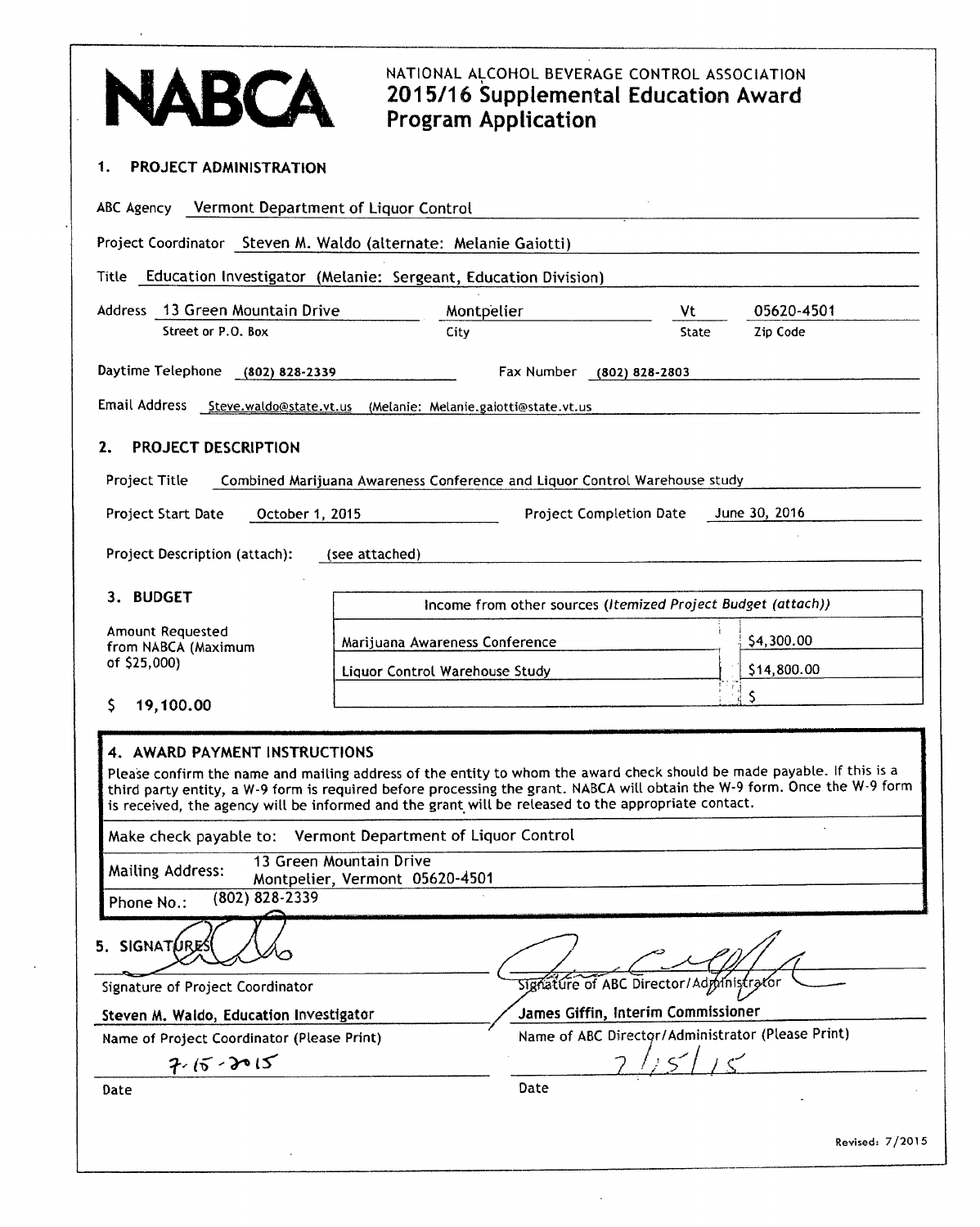# NATIONAL ALCOHOL BEVERAGE CONTROL ASSOCIATION **2015/16 Supplemental Education Award Program Application**

The National Alcohol Beverage Control Association recognizes the importance of its role and more importantly, that of its member jurisdictions, in the areas of education/prevention of alcohol abuse and the need to support other organizations with the same goals. In addition it is critical that agencies continuously improve operations by staying informed of developments in policy, operations, and technologies related to the many aspects of their agency's operations. Lastly, cooperating and informing other key stakeholders in the agency's operations requires ongoing communication and collaboration. This supplemental grant made possible through the NABCA Education Corpus is designed to enhance and expand the efforts of the corpus by providing additional funds for education/prevention of alcohol use and other efforts designed to strengthen the member agency's operations efforts at responsibly and effectively managing the alcohol system in their jurisdiction.

# **Role of Member ABC Agency**

**JARCA** 

As a participant in this educational effort, there are a variety of roles the member control agency may play:

- 1 **Direct Administrator.** This role would have the ABC receiving the money and using it to directly pay for or fund a specific prevention/education effort conducted by the agency itself.
- **2. "Pass Through" Agency.** This role would include the ABC publicizing the availability of the education award to appropriate project coordinators or organizations throughout their state that would apply directly to them to receive funds. Or the ABC may identify a specific organization, which is to receive the funds and simply pass the funds through to the organization.
- **3. Convener or Facilitator.** This role would include the ABC identifying leaders and key stakeholders in the community which they would bring together in a meeting to discuss the formation of community coalitions. The ABC could take on the role of facilitating the meeting or have experts present to assist in the development of community collaboration. The ABC can provide guidance and/or funding to begin and sustain a dialogue which will ultimately lead to an established coalition.
- **4. A Combination of the Above Roles.** An ABC may find that a combination of above roles would be appropriate for the use of these funds.

# Application Guidelines

# **1. Project Administration**

The ABC Agency will play the primary role in project leadership. The project coordinator is the individual who will be the NABCA contact for the project. The coordinator should be closely involved with all aspects of the project through its duration.

# **2. Project Description**

Describe the plans for spending the funds. Proposals should not exceed one page and should address each of the following in the order listed:

- o Brief Summary Describe the activity the NABCA Education Award will be used to fund and the anticipated impact.
- Criteria Describe how the activity meets each of the three criteria outlined in this brochure.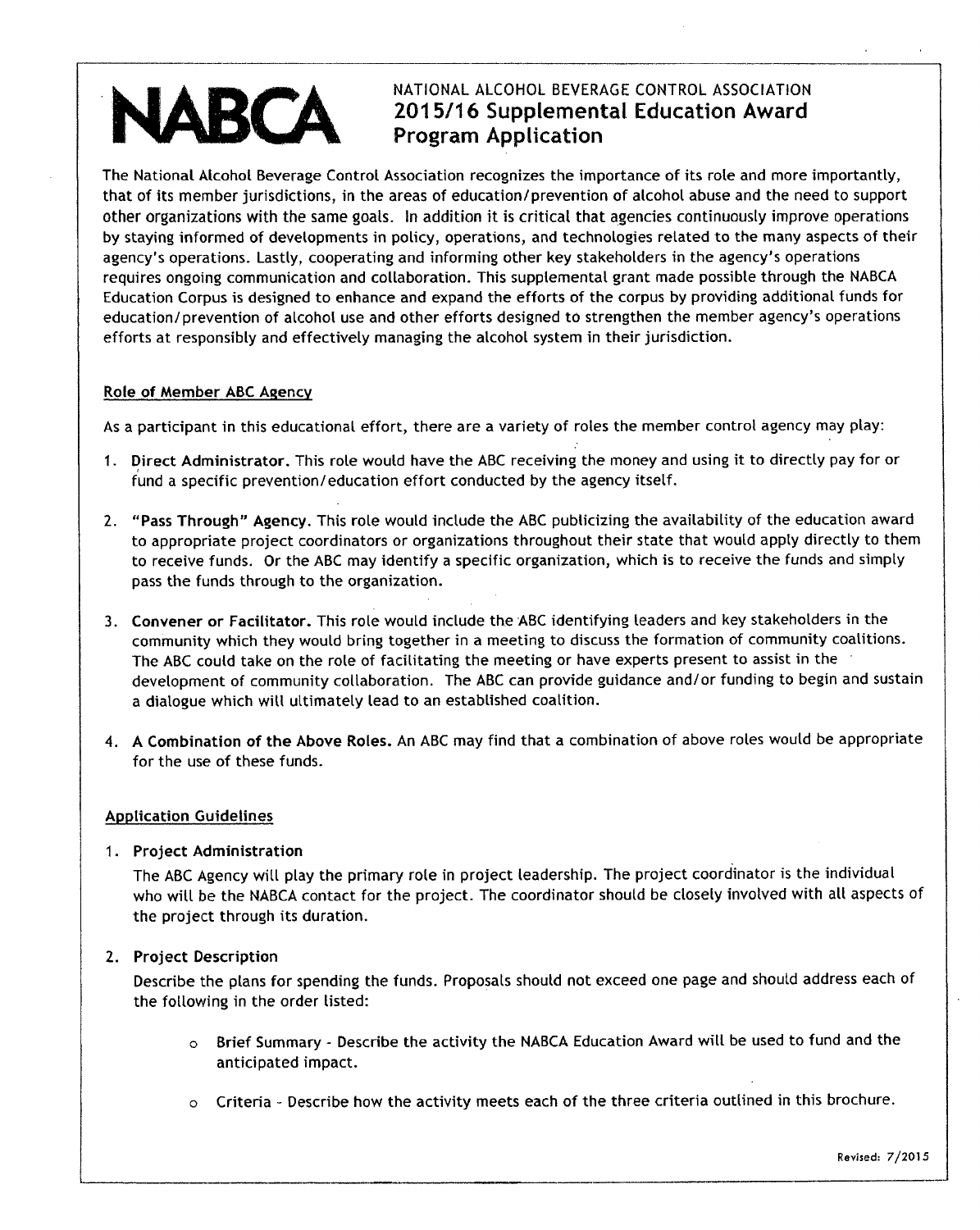# ARCA

# NATIONAL ALCOHOL BEVERAGE CONTROL ASSOCIATION **• 2015/16 Supplemental Education Award Program Application**

- o Time Line Indicate starting and completion dates (please include actual dates or month/year).
- $\circ$  Evaluation Describe the plan for evaluating the project's impact. (i.e., may include surveys, program/project reports on impact, direct feedback, etc.)
- o Continuation Outline the plan for continuation after the award funding.

# **3. Budget**

A brief budget justification statement must accompany the proposed budget. The justification should clearly explain why each expense is necessary for the proposed project. Monies are not to be used to supplement existing activities.

> **NOTE:** NABCA does not "cost share" or allow funds to be used for administrative cost reimbursement.

# **4. Signatures**

The State ABC will serve as the fiscal agent for the program, and therefore, accepts fiscal responsibility for , the funded project. The project coordinator's signature is also requested.

## **Final Report**

Upon completion of the project, please submit a report that details the project process and products and how project strategies and objectives were met. This final report and any project materials that are produced (i.e. brochures, posters, videos, core reports, advertisements, event photos, etc.) should be sent to NABCA. This report should also include how all of the funds were expended.

See Supplemental Education Award Program Report Guidelines for further detail.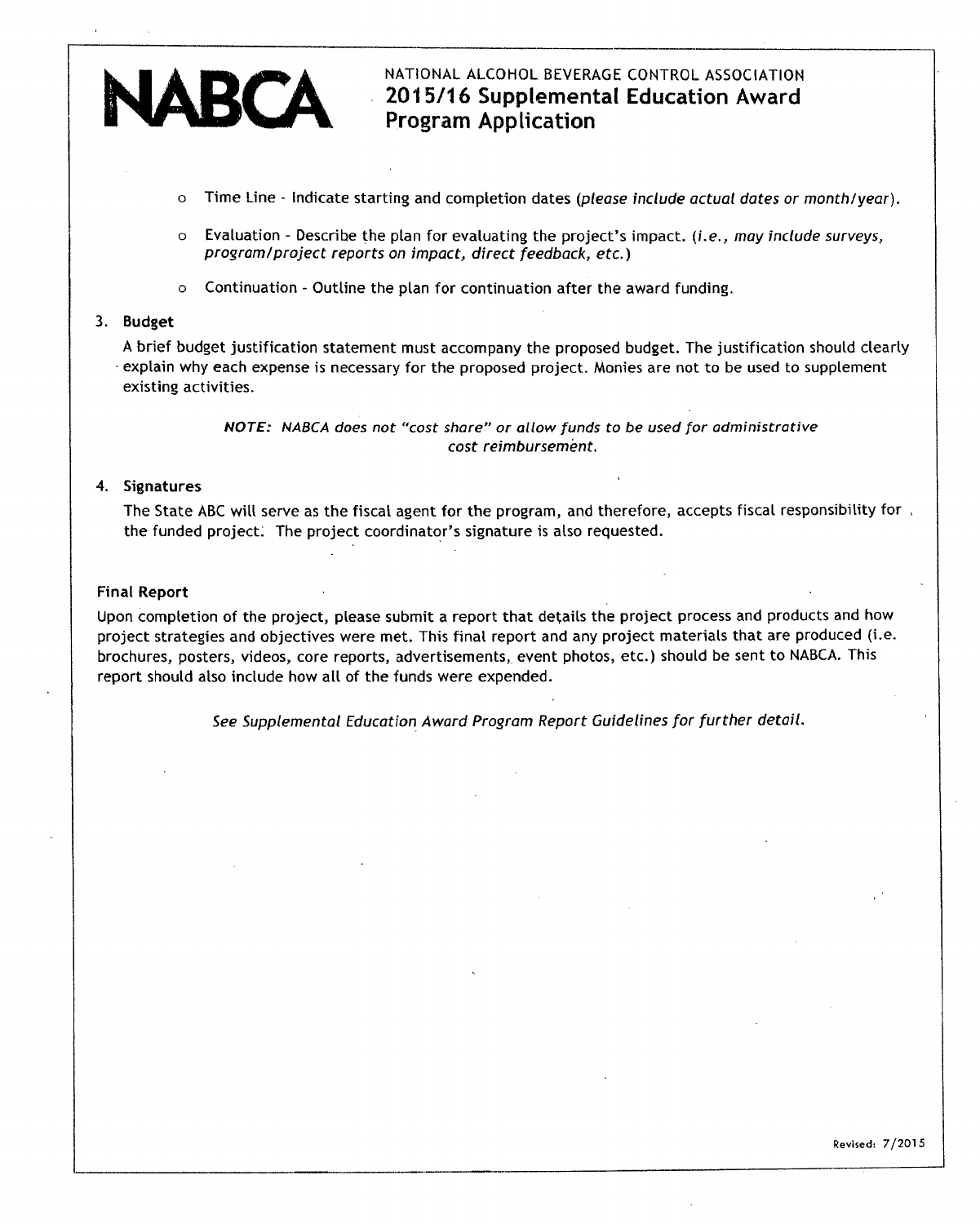# NATIONAL ALCOHOL BEVERAGE CONTROL ASSOCIATION **2015/16 Supplemental Education Award Program Application**

# **Application Timelines**

Award applications will be considered at any regularly scheduled Board Meeting. The deadline for consideration at the Board Meetings will be as follows:

- For the Board Meeting held September 16-20, 2015, the application must be received by NABCA no later than **Monday, August 31.**
- For the Board Meeting held January 6-10, 2016, the application must be received by NABCA no later than **Friday, December 11.**
- For the Board Meeting held May 18-21, 2016, the application must be received by NABCA no later than **Friday, April 29, 2015**

Please submit applications to:

NABCA Attn: Steve Schmidt, Sr. VP, Public Policy/Communications 4401 Ford Ave., Suite 700 Alexandria, Virginia 22302

You may fax your application to 703-820-3551 or email to steve.schmidt@nabca.orq, but please mail the original application with appropriate signatures.

> (Note: Awards will not be processed if a previous Supplemental Education Award has not been completed and/or a report has not been submitted to NABCA.)

#### Legal Disclosure

As part of all announcements made or promotional material distributed concerning activities funded by this award, recipients are requested to disclose that the activity was funded, in whole or in part, by funds from the National Alcohol Beverage Control Association. Distribution of awards is conditioned on recipient's compliance with any proposal submitted or any terms and conditions accompanying the education award. By making this award, NABCA assumes no liability for any activity undertaken by recipient using award funds.

Revised: 7/2015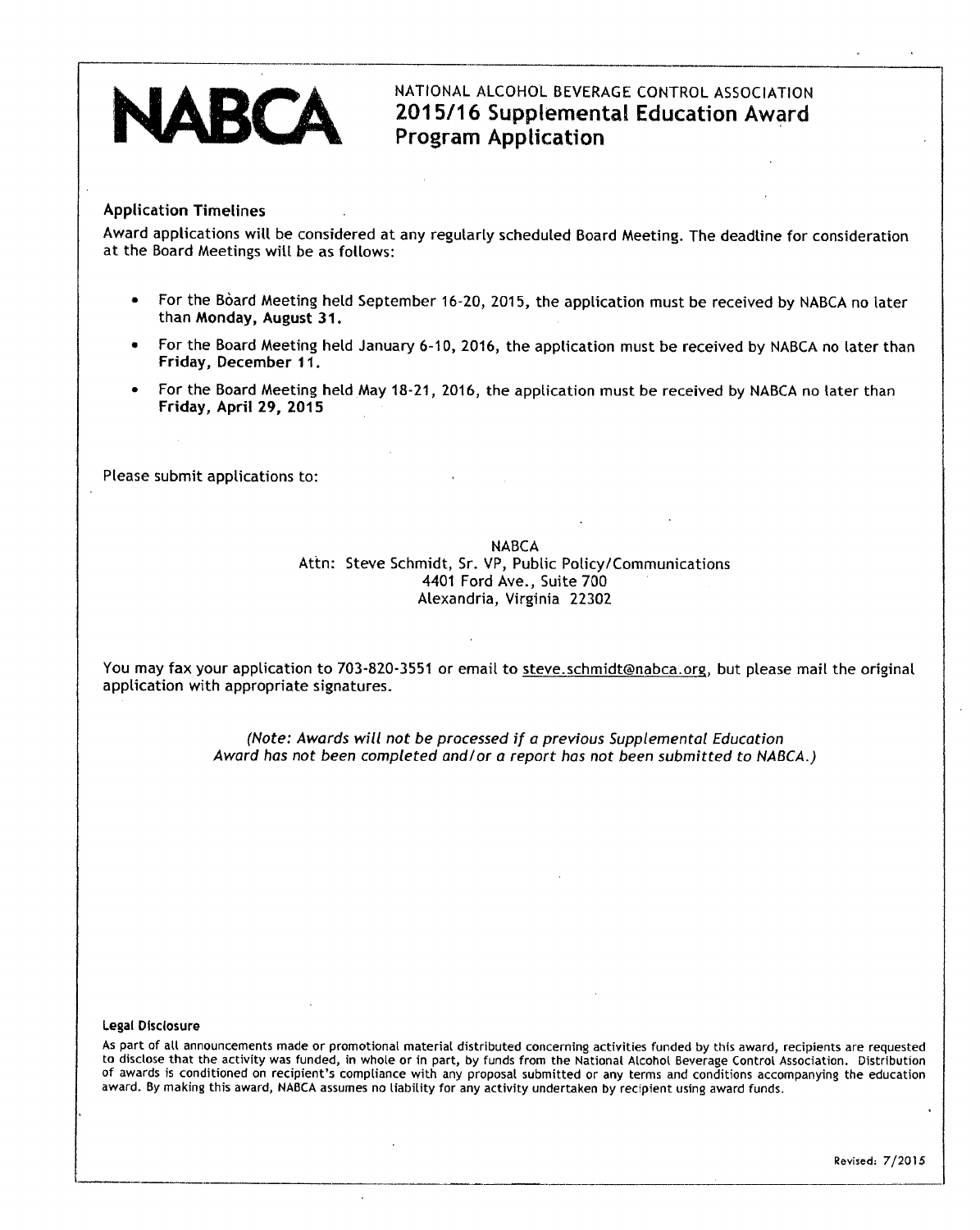# **Project #1: Liquor Control Warehouse Study**

# Brief Summary -

1. Analyze sales data for all products and calculate pick area and storage space requirements for the warehouse for the next 10 years based on projected annual growth and SKU increases for 10 years. Project when new facility is required.

2. Initial site visit to tour facility to validate current warehouse layout, watch picking, receiving and shipping operation. Identity other details to prepare product storage and pick area layout. Develop AutoCAD drawing of current facility.

3. Prepare initial warehouse storage and pick area layouts which include room for approximately one year's growth in SKU's.

4. Discuss proposed layout for warehouse and make any recommended changes.

5. Finalize recommendations including pallet and case flow racking details and

specifications. Include productivity improvement ideas where appropriate. Develop

estimated cost savings from warehouse relayout and productivity improvements.

6. Review compliance with OSHA and VOSHA. Review current security.

## Criteria -

- 1. Question: If possible, list other sources that funded this activity and the approximate amount that were provided.
	- There has not been any previous activity; this is a new project.
- 2. Question: What role did the Alcohol Beverage Control agency play in this activity?
	- Changes have been made over years but without a long term view or without the aid of efficiency studies.
- 3. Question: What were the overall results of this funded activity?
	- Given the above information, it is not possible to answer this question; it would not apply to this application.

|                                       | Time Line -                                    |
|---------------------------------------|------------------------------------------------|
| 2 weeks prior to project commencement | Pre-work by Consultant David Jackson, Chief of |
| (late July 2015)                      | Liquor Operations                              |
| Early August 2015                     | Project commencement                           |
| Due 14 days after first visit         | Study and results                              |
| To be determined                      | Possible requirement for Phase 2               |

#### **Evaluation -**

Question - Describe the plan for evaluating the project's impact. (i.e., may include surveys, program/project reports on impact, direct feedback, etc.)

- 1. Report on gained efficiencies
- 2. Changes to warehouse layout and possible staffing requirements
- 3. Improved compliance with OSHA and report on security to be forwarded to Building Services
- 4. Possible phase 2 requirements if necessary

# **Continuation -**

• Changes will be made to the warehouse layout as suggested to improve efficiency. It may possibly lead to a Phase 2 project on restructuring the warehouse, servicing agents and delivery.